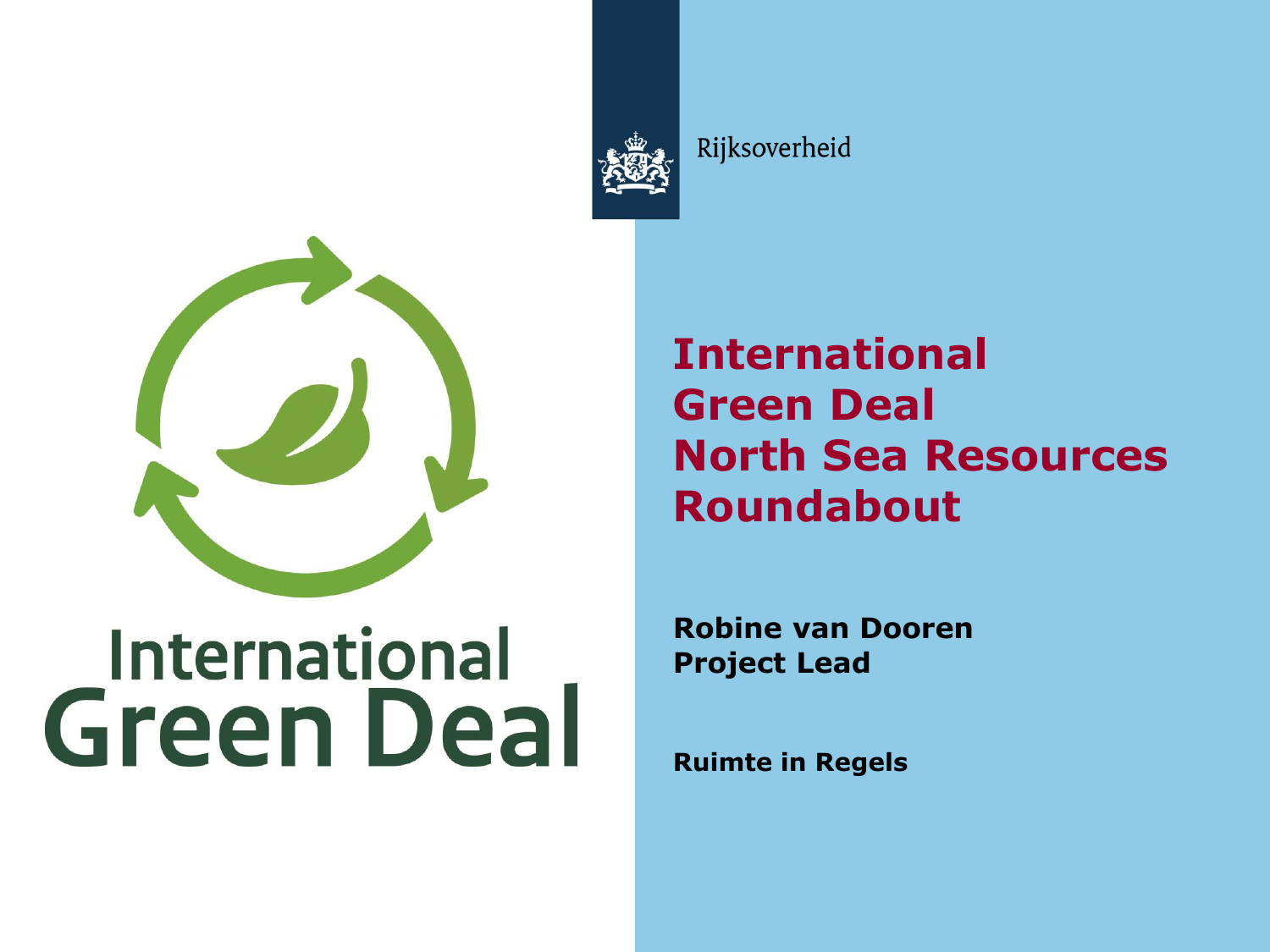

#### **NSRR : the 1st International Green Deal**

- Aims to boost the circular economy in North Sea countries by facilitating sustainable trade and transportation of secondary resources
- Geographical focus area: countries in North Sea region that consider themselves frontrunners in field of circular economy
- Not waiting for consensus between 28 EU member states, but inspire them



Rule 185: Follow the correct procedure at roundabouts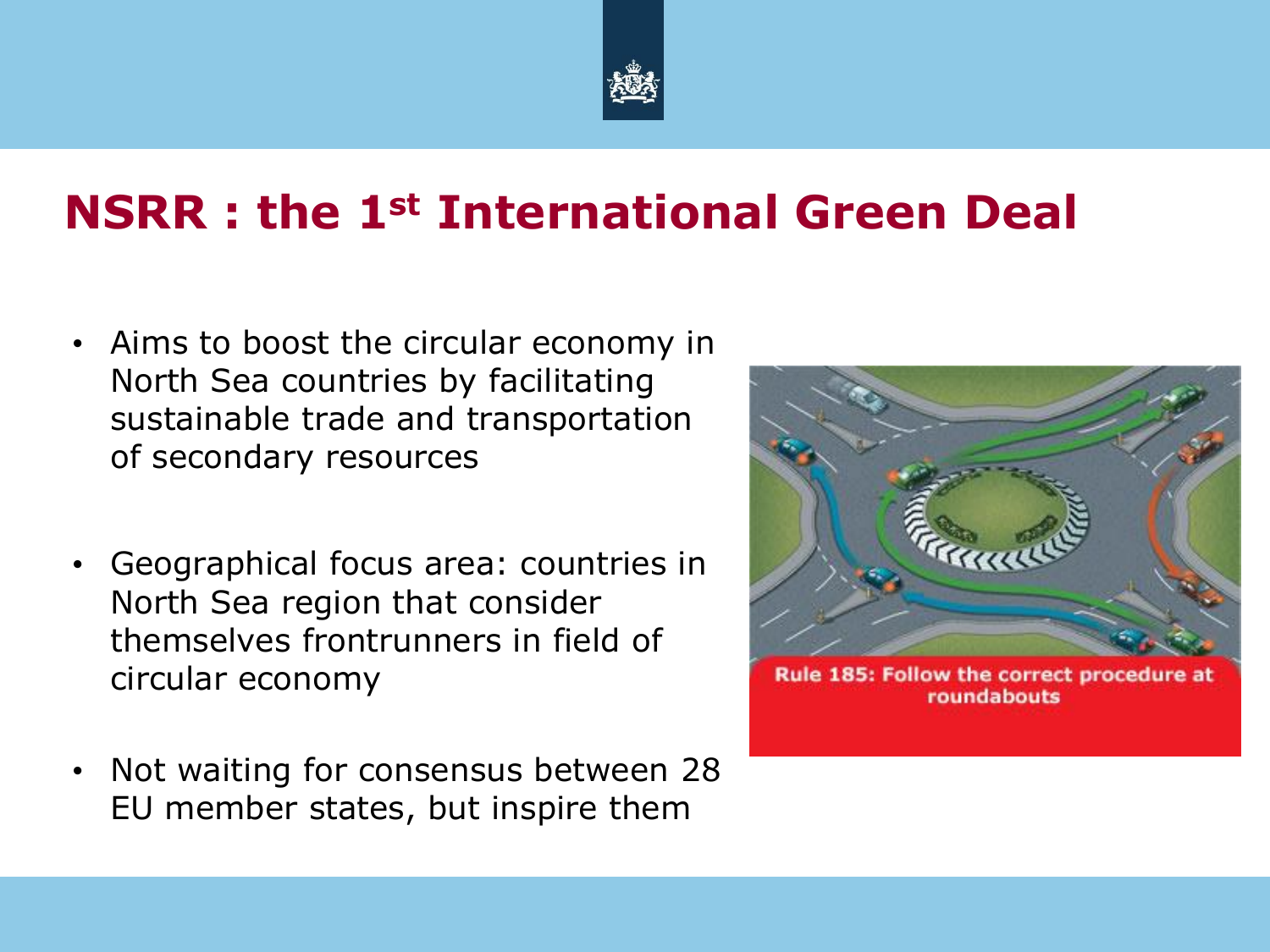

#### **NSRR: Green Deal approach**

Bottom up: companies in the lead, governments support. Different stakeholders involved

Goal: boost innovations in circular economy

Scale-up: inspire; improve framework conditions; create new networks, action oriented Also: no financial support, no guarantee of success

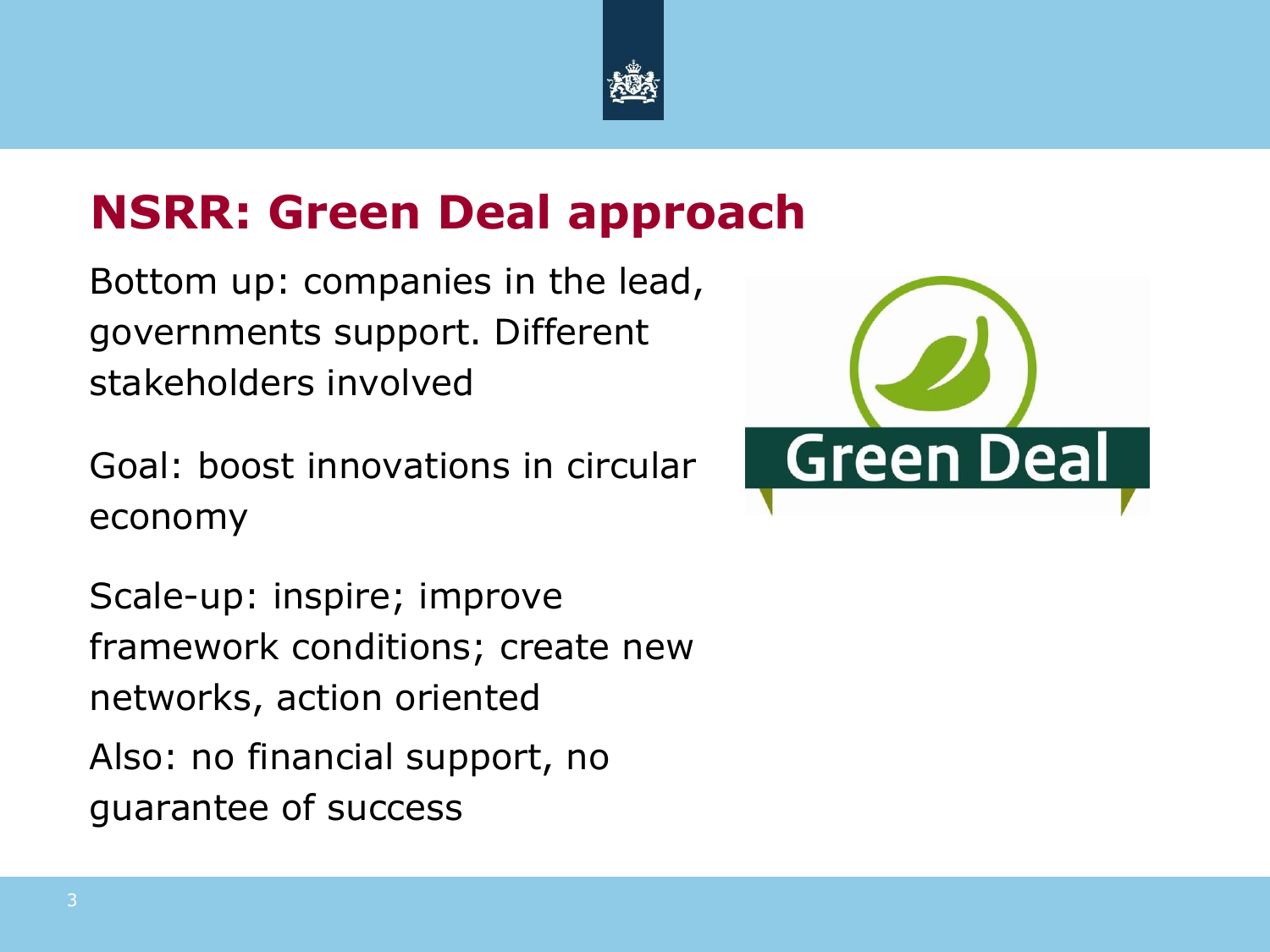

# **Green Deal NSRR signed and started**

#### **International Green Deal Agreement**

- Signed on March 3, 2016
- Signed by 6 Ministers of environment and economics and the all stakeholders, committed to overall aim of Green Deal. France, UK, Flanders, The Netherlands
- EU Commission: observer, facilitator online platform

#### **Annexes: cases of secondary resource streams**

- Maximum number of cases to be included: 10
- Currently up and running: (1) Non-ferro metals from bottom ashes, (2) Compost, (3) PVC recycling, 4) *struvite* and 5)Fasttrack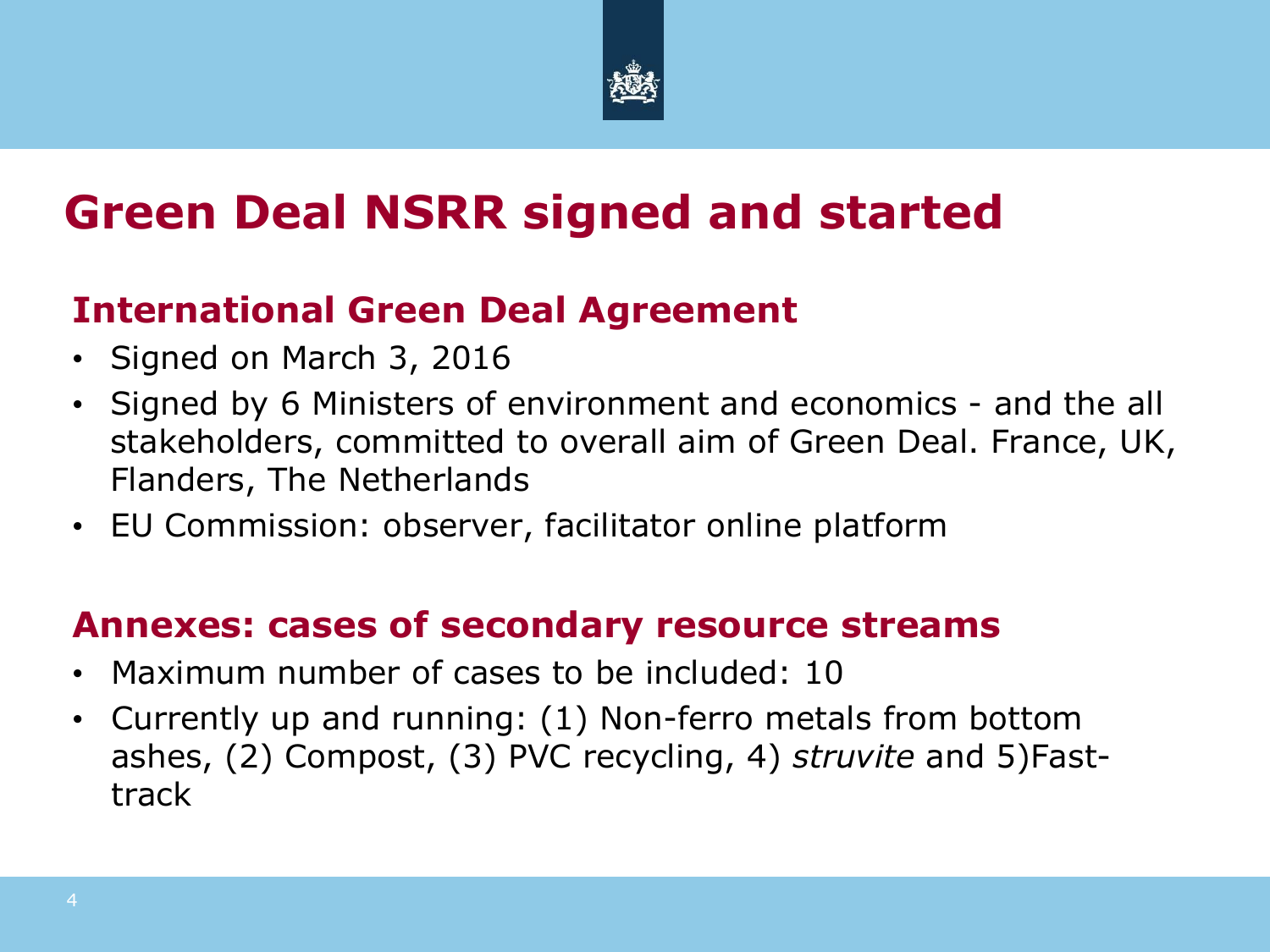

#### **NSRR: what is it all about?**

#### **Goal**

• Facilitate trade & transportation secondary raw materials by looking at national interpretation and enforcement of (waste) legislation

#### **Issues**

• Waste/EoW, waste shipment, REACH (quality, contaminants)

#### **Common search**

• Harmonisation between participating countries and optimal use of possibilities *within* current (EU) legislative framework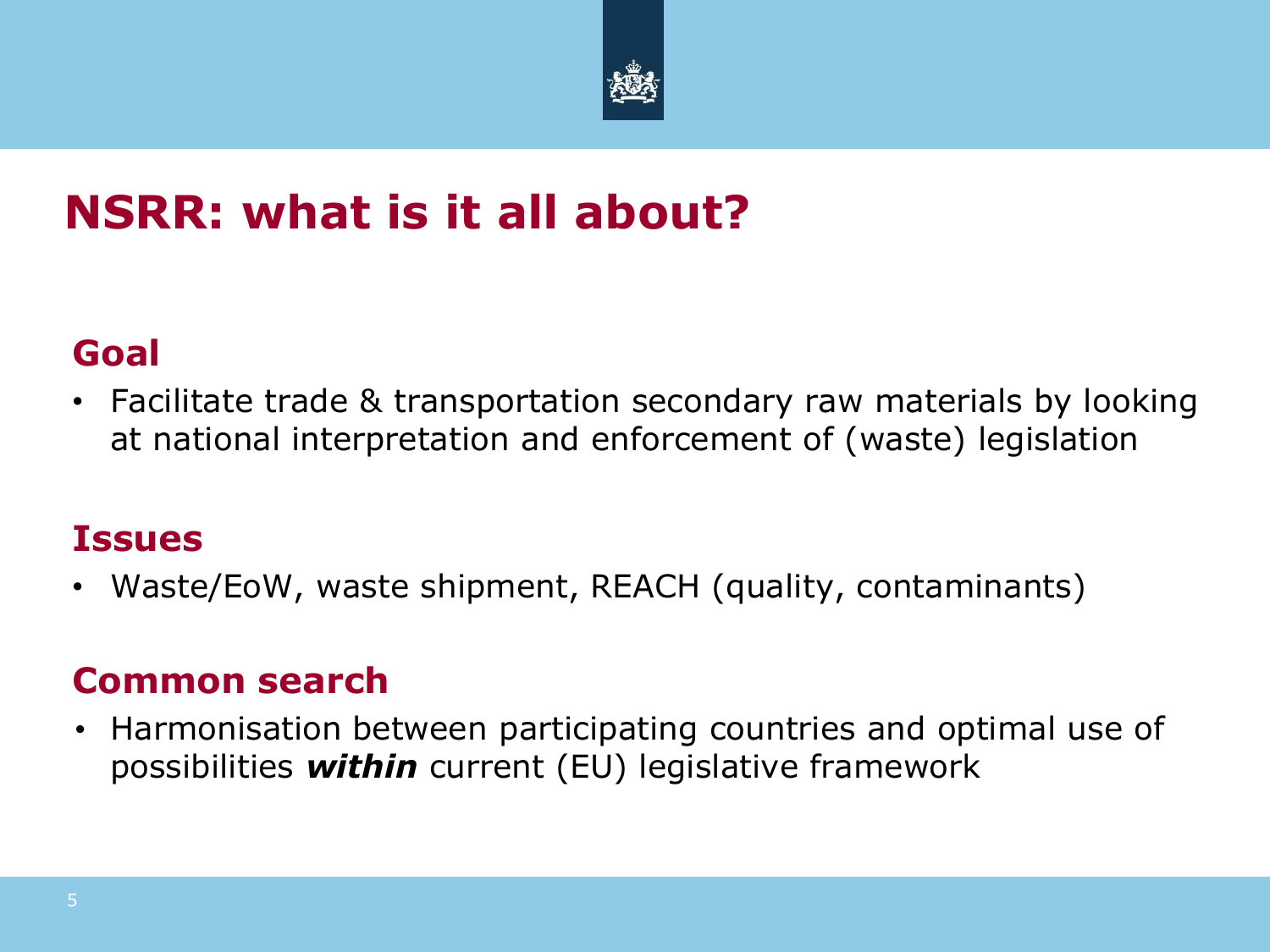

### **NSRR: 'fast-track' - for Weee 1**

Philosophy with regard to industry

- Compliant recycling is integral part of the Circular Economy
- European borders should not be insurmountable barriers
- Within Europe, secondary raw materials travel in line with the requirements of todays industrial world:
	- Quick, just-in-time, without unnecessary costs
	- Ideally with electronic data exchange of appropriate data for these transactions

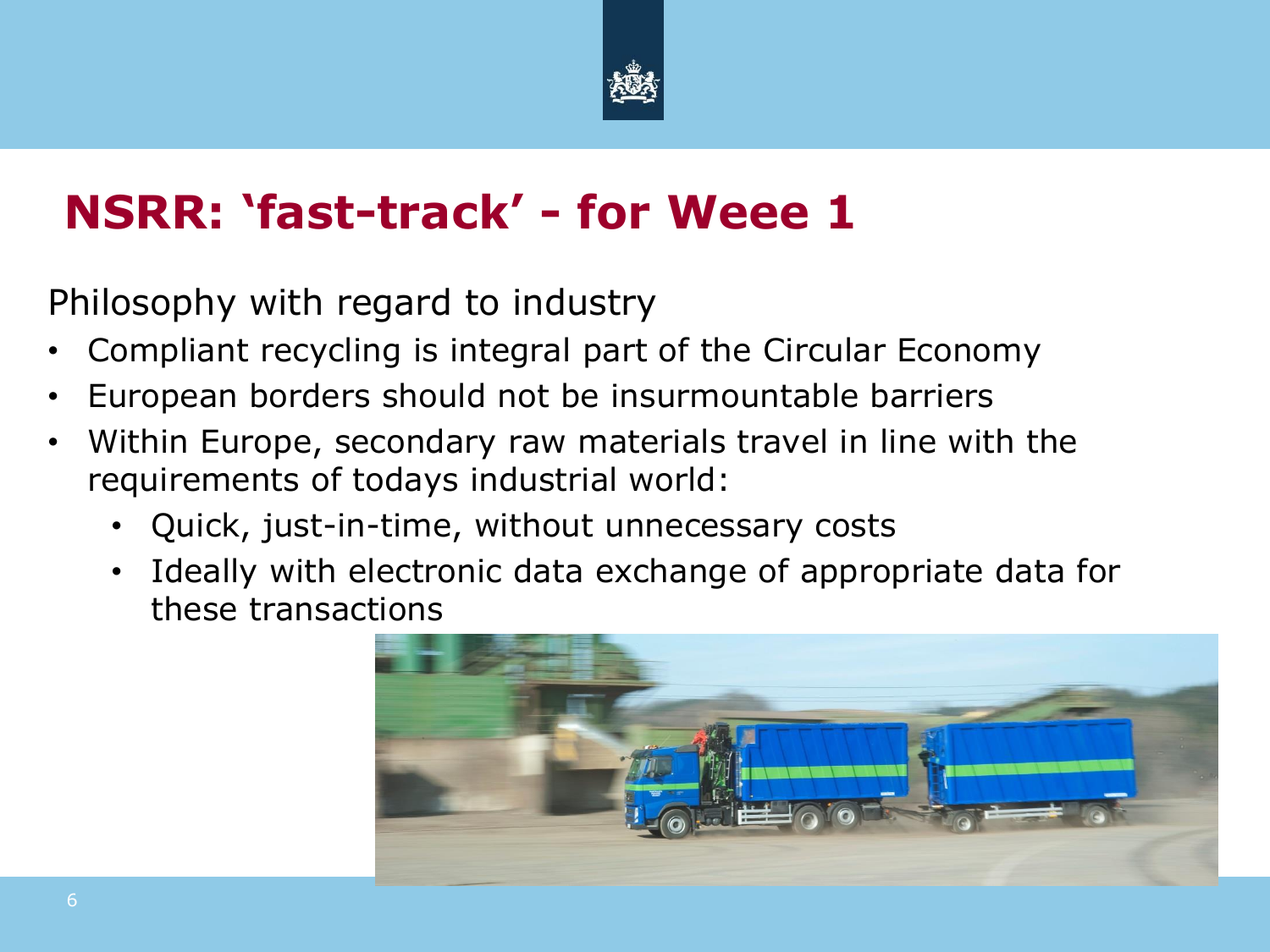

## **NSRR: 'fast-track' - for Weee 2**

Philosophy with regard to inspection

- Safeguarding the environment and human health
- Reducing workload for notifications to compliant recyclers
- Thus freeing up time and resources to attack true illegal exports i.e. focus on the 'bad guys'
- Work within EU legislative framework

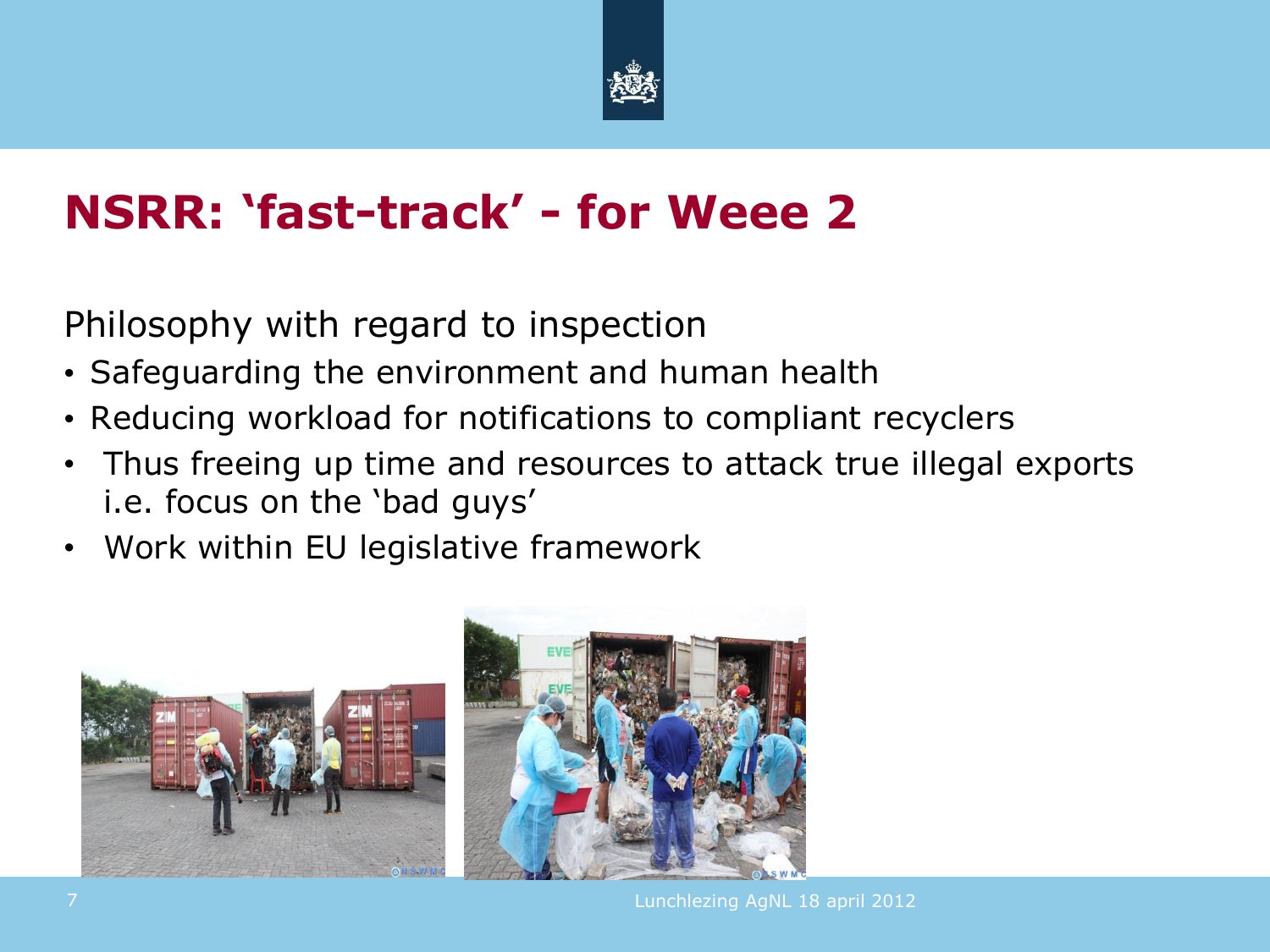

#### **NSRR approach to fast-track**

- Solution needs to be found *within* the WSR boundaries!
- Article 14 offers handle towards fulfilment of the vision:
- *…"Article 14 of Regulation No 1013/2006 provides that the competent authorities of destination which have jurisdiction over specific recovery facilities may decide to issue pre-consents to such facilities. This means that the authority of destination will not raise objections concerning shipments of certain types of waste to the facility, and as a consequence the time limit for objections by the authorities of dispatch and transit is shortened to 7 working days….."*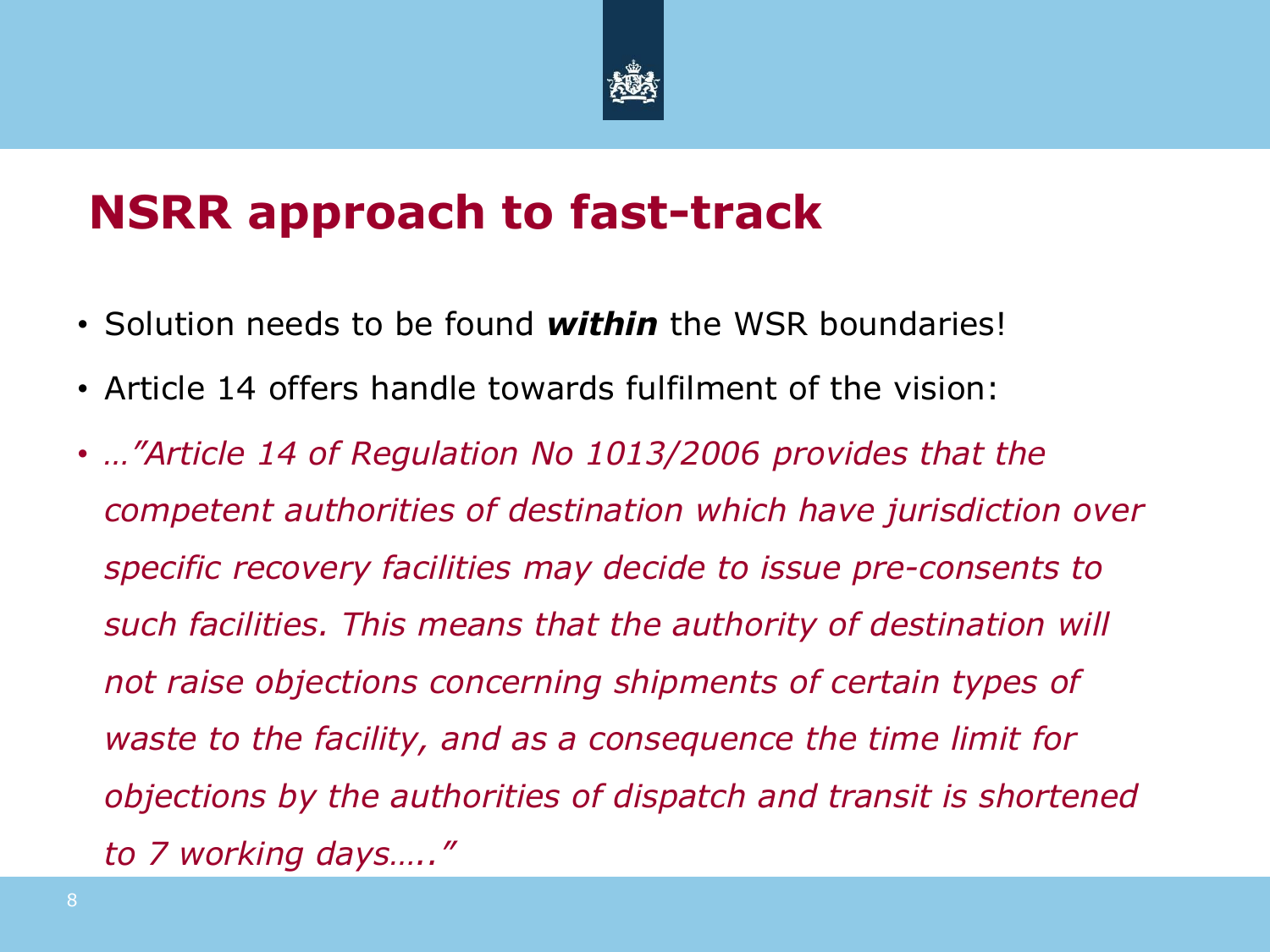

## NSRR Fast-track participants and analysis

- Participants: UK, Flanders, Austria, The Netherlands (policy and inspection)
- Companies Müller-Guttenbrunn and HKS Metals
- EERA and Euric
- Commission DGENV
- According to survey
	- Pre-Consents are not applied consistently within Europe and often not even recognized
	- NSRR participants do use pre-consents
	- Requirements for pre-consents are not standard

 $\rightarrow$  Can this group of EU CE front runners develop and implement a joint pre-consent format? And feed into revision of WSR?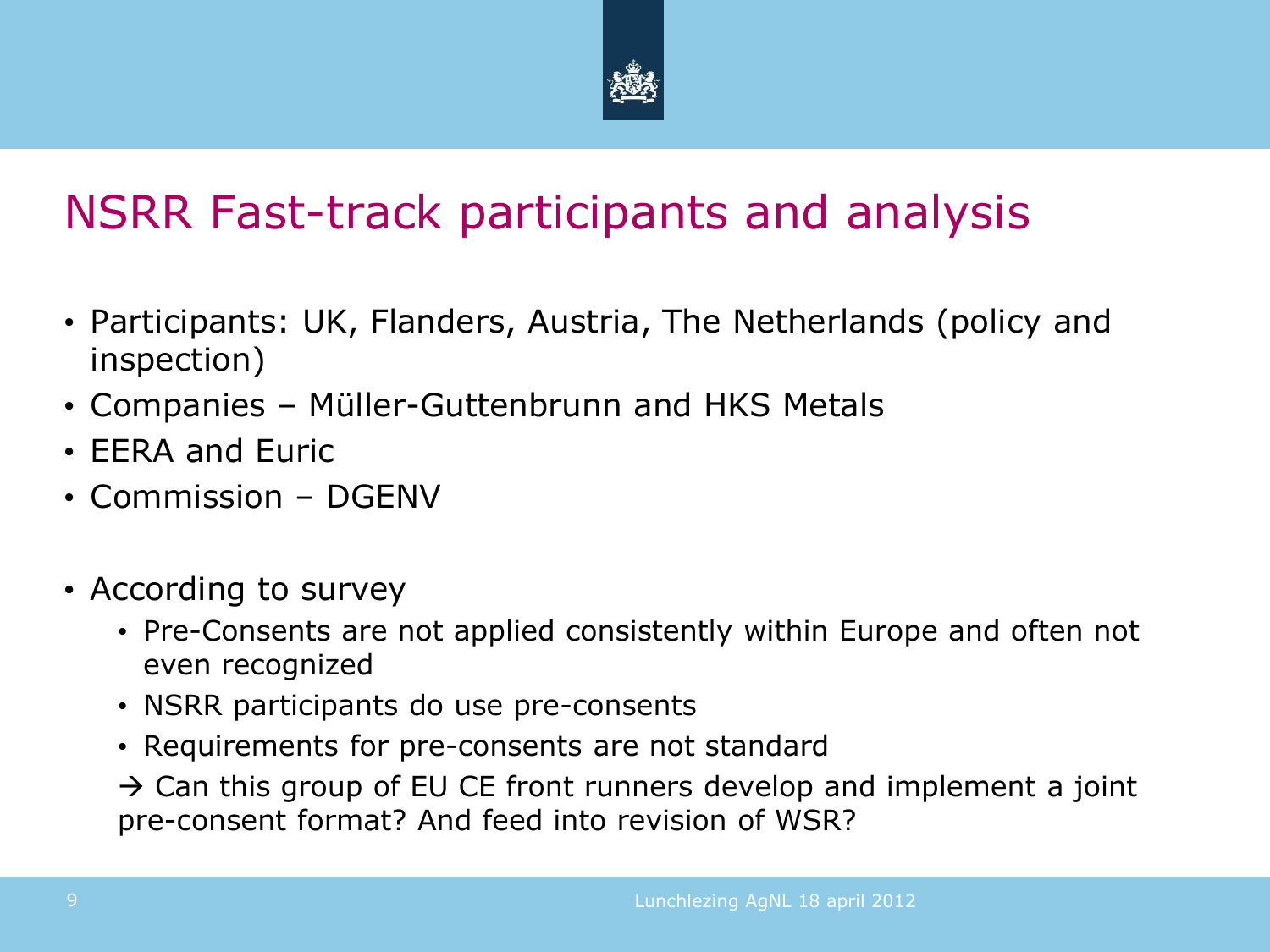

## **NSRR: looking ahead**

- Information sharing & looking for scalable solutions
- Addition of new cases, e.g. tyres, demolition materials, textiles
- Addition of new participants, new countries and/or regions
- Suggestions and applicants are welcome!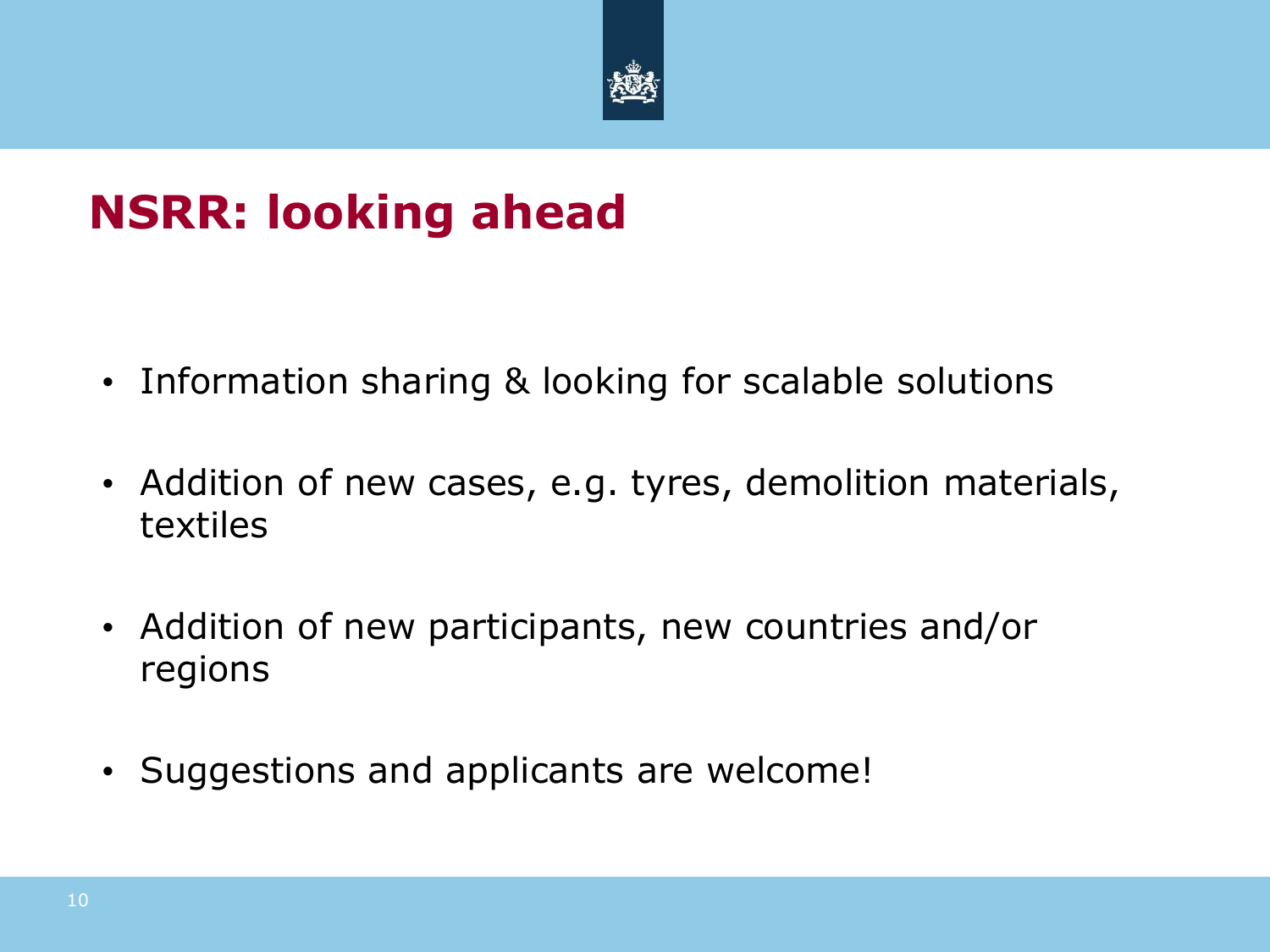

# **How does it work? - Application**

#### **Apply as additional case in NSRR**

- Contact us (Robine van Dooren, project lead)
- Through contacts with participating ministry
- Write up of annex IGD NSRR after preparatory work

#### **Criteria checklist**

- Focused on international trade secondary raw materials
- Realistic (economic viable) and with clear environmental benefits
- Committed companies on both ends of the supply chain
- Generate spin off / solutions applicable to others
- Results in the short term  $(\sim 2 \text{ years})$
- Clear role for the government (including Inspectorates)
- Private initiator has to take the lead (secretariat)